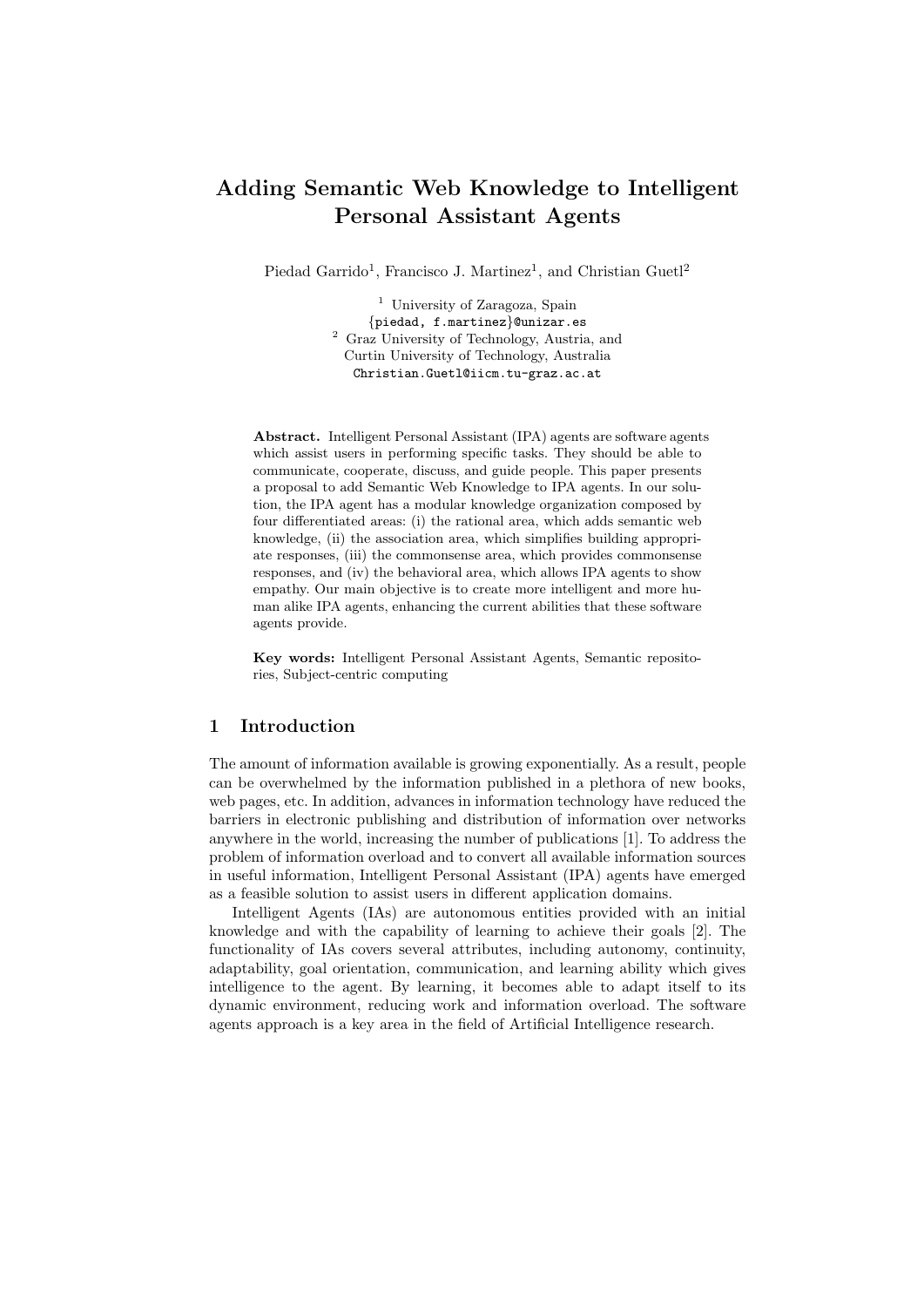IPA agents are software agents which assist users in performing specific tasks. They should be able to communicate, cooperate, discuss, and guide people. One significant difference between IPA agents and IAs is that IPAs collaborate with the user in different ways, and in virtually unlimited tasks and applications, by hiding the complexity of difficult tasks, performing tasks on behalf of the user, and teaching the user to monitor events and procedures [3]. We think that IPA agents not only have to continuously improve their behavior based on similar previous experiences (as recommender agents usually do), but also they should demonstrate competence to the user while simultaneously developing social relationships to engage him.

Semantic repositories are data engines similar to the DataBase Management Systems (DBMS) which allow for storage, querying, and management of structured data. Unlike DBMS, they use ontologies as semantic schemata. This allows them to automatically reason about the information. Semantic repositories potentially offer easier integration of diverse data and more analytical power. Over the last decade, the Semantic Web emerged as an area where the semantic repositories become very important [4, 5]. The Semantic Web effort aims to make such knowledge accessible to computer programs by encoding it on the web in machine interpretable form [6].

In this paper we present a novel approach to enhance the IPA agents with semantic knowledge. These IPA agents will be provided with knowledge based on semantic repositories, aiming to support people in some different issues or scenarios. Our proposal may bring great benefits in computer-aided guiding.

This paper is organized as follows: Section 2 describes the related work with regard to several techniques applied to provide intelligence to IPAs, and their different applications found in the literature. In Section 3 we introduce the different problems that motivated our work. Section 4 details our proposed architecture. Finally, Section 5 presents some concluding remarks.

## **2 Related Work**

In the literature we can find several works addressing IPA agents. We have divided these works into two different subsections: (i) works which proposed different techniques to provide intelligence to IPA agents, and (ii) works which proposed different applications for them.

#### **2.1 Techniques to Provide Intelligence to IPA agents**

The majority of the techniques proposed to provide intelligence to IPA agents are based on three different knowledge representation approaches: (i) conceptual graphs, (ii) ontologies, and (iii) neural networks.

Zhang et al. [7] proposed an intelligent information retrieval model based on the multi-agent paradigm and Conceptual Graphs (CGs). The CG, developed by Sowa [8], is a knowledge representation language initially designed to capture the meaning of natural language. The system represents queries and documents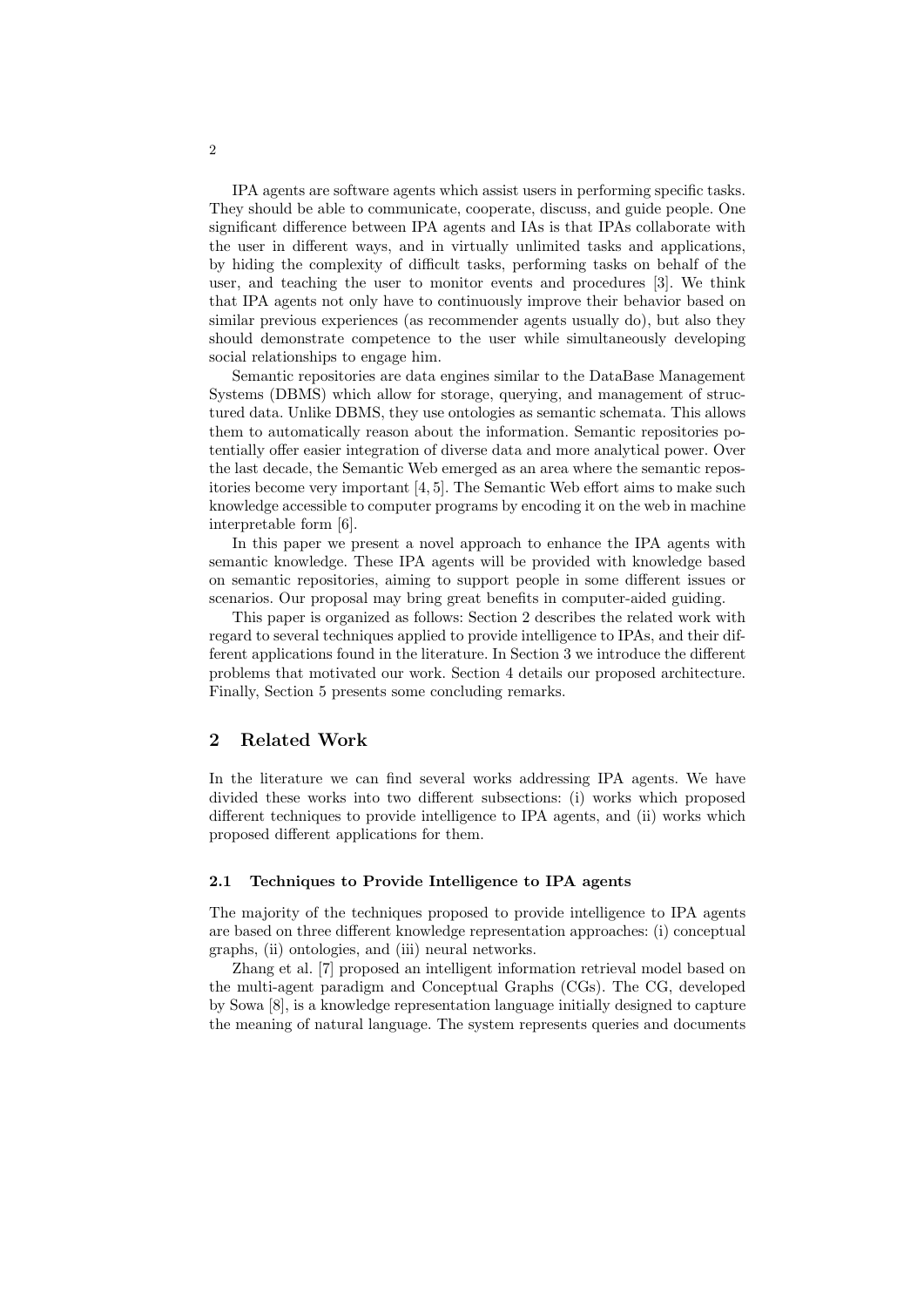in CGs, which brings semantic in some functions, such as intelligent search, auto-notification, navigation guide, and personal information management.

Ontologies have become a very powerful tool of representing the information and its semantics. For example, Lee et al. developed OIDSA [9], an ontologybased decision support system agent designed to project monitoring and control of Capability Maturity Model Integration (CMMI). More recently, Chen et al. [10] explained how to provide a memory mechanism to IPA agents. This solution was inspired by a case memory model in the domain of Case-Based Reasoning (CBR) and helped by an ontology module to generate a new case. Wang et al. [11] proposed an intelligent healthy diet planning multi-agent (IHDPMA), including a personal profile agent, a nutrition facts analysis agent, a knowledge analysis agent, a discovery agent, a fuzzy inference agent, and a semantic generation agent for healthy diet planning. The IHDPMA provides a semantic analysis of healthy diet status for people based on the pre-constructed ontology by domain experts and results of fuzzy inference.

Semantic Neural Networks (SNNs) are generally used for natural language processing. Czibula et al. [3] presented an IPA agent that learns by supervision to assist users in performing specific tasks. For evaluating the performance of the agent a case study was considered, and a neural network was used by the agent to learn by supervision from its experience.

To the best of our knowledge, none of the previous works have studied how IPA agents would support users in their knowledge acquisition process when attempting to find information through semantic repositories.

#### **2.2 Common Applications of IPA Agents**

IPA agents have been applied in many applications and for a variety of purposes. The most common application has been filtering information in the Web through software agents specialized in tasks such as improving the information retrieval process, or supporting users through recommender systems. However, other different interesting applications can be found on the literature.

There are different purposes that IPAs can be applied to, such as hiding complexity of difficult tasks, performing tasks on behalf of the user, teaching the user, and monitoring procedures and events. Next, we present some interesting proposed IPA agents and their applications.

Ding et al. [12] presented an intelligent Personal Agent for Web Search (PAWS) designed to carry out personalized web search for each user based on his individual preferences. The PAWS intelligently utilizes a Self-Organizing Map (SOM) as the user's profile and therefore, is capable of providing a high quality answer set to the user. Fung et al. [13] presented two proposals to solve the problem of distributed search over the Internet. The first one is based on using an IPA agent to assist the user in the information retrieval process, and the second one treats distributed knowledge bases located at different servers as an integrated domain knowledge.

Homayounvala et al. [14] studied the evolution of personal assistant agents from when they were introduced and their applications in mobile telecommuni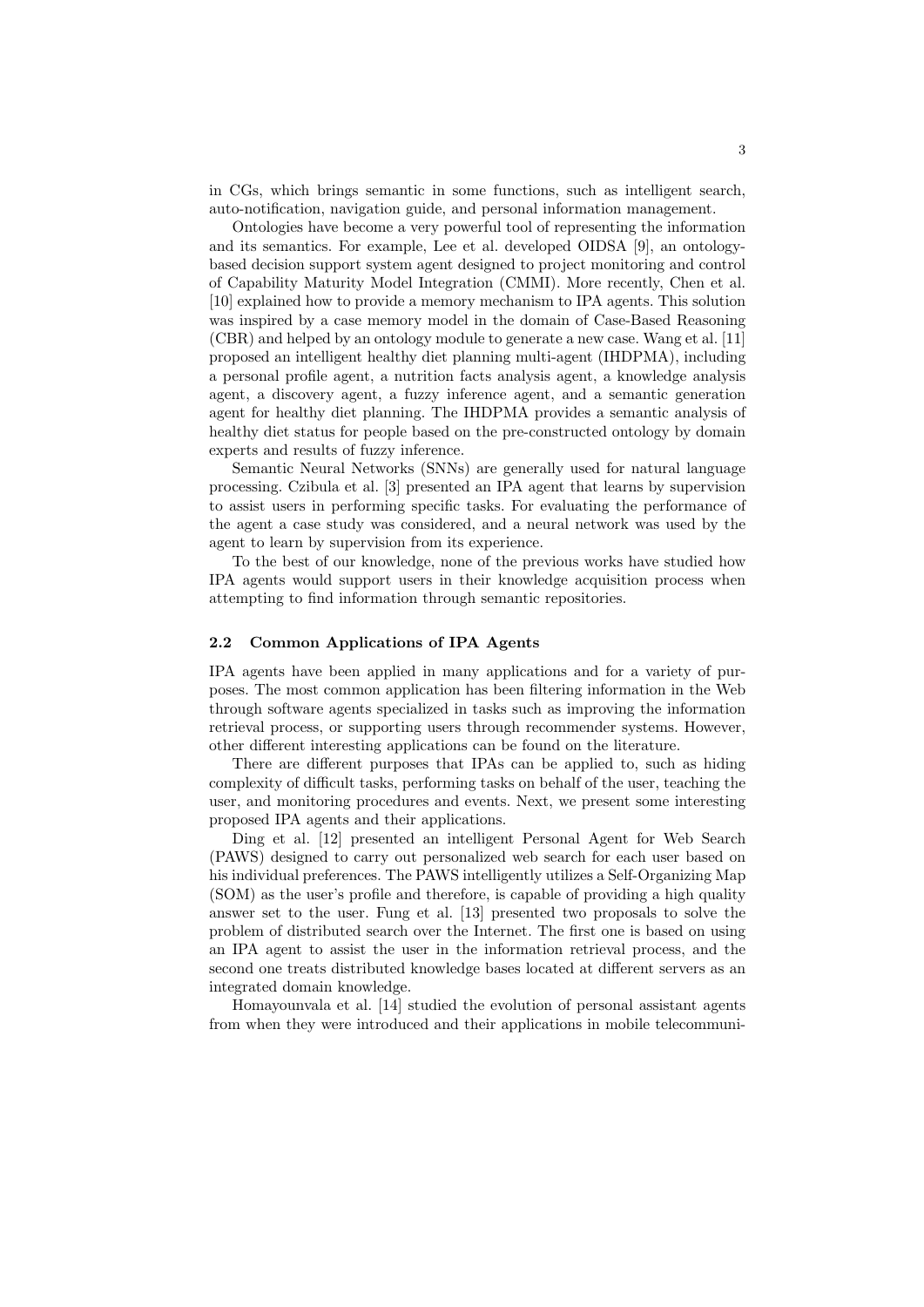cations. In addition, a migration policy based on user classification was proposed to enhance the performance of mobile services.

In [15] authors presented iAPERAS, an expert system which uses Bayesian networks. This system is addressed to non-professional athletes which usually rely on the information about training methods and nutrition recommendations provided online. It represents a better alternative to online resources, because it is based on scientific research findings and evaluated by domain experts.

Regarding the use of IPAs in education (also known as Intelligent Pedagogical Agents), we can found several works. In [16] authors presented Adele, a pedagogical agent that is designed to work with Web-based educational simulations. The Adele architecture implements key pedagogical functions: presentation, student monitoring and feedback, probing questions, hints, and explanations. Wilges et al. [17] tested and verified a framework that aims to implement a set of resources for developing Intelligent Learning Objects. For this purpose, a learning environment model was created. The model has an Animated Pedagogical Agent (APA) that interacts with two specific agents of the system. In [18] authors presented the evolution description and relevance of Intelligent Virtual Teaching Environment (IVTE) and also gave emphasis in the Cognitive Agent Model represented by an Animated Pedagogical Agent. The purpose of IVTE software is to educate children to preserve the environment. The IVTE software was implemented with Multi-agent (MAS) and Intelligent Tutoring Systems (ITS) technology, which gives more adaptable information to the teaching process. The adaptable information is promoted by an Animated Pedagogical Agent which monitors, guides and individualizes the learning process using a student model and teaching strategies.

### **3 Motivation**

In our work we aim to provide IPA agents with semantic web knowledge, making it possible to obtain more specialized assistants which can help users in different domains and scenarios. Our proposed system tries to address different applications such as helping elderly people and people with special needs, improving the education process (in formal or vocational learning), and helping drivers (in Intelligent Transportation Systems).

With an aging population, the number of individuals requiring long-term care is expected to dramatically increase in the next twenty years, placing an increasing burden on healthcare [19]. In addition, the elderly population in rural areas often faces a number of challenges in obtaining healthcare. Access is limited by distance and lack of transportation. Many rural patients are also socially isolated and often live some distance away from family members and friends. The use of IPA agents can provide support in terms of medical evaluation and intervention as well as social support with the intent of allowing patients to function in their home environments as long as possible (i.e. enhancing their quality of life).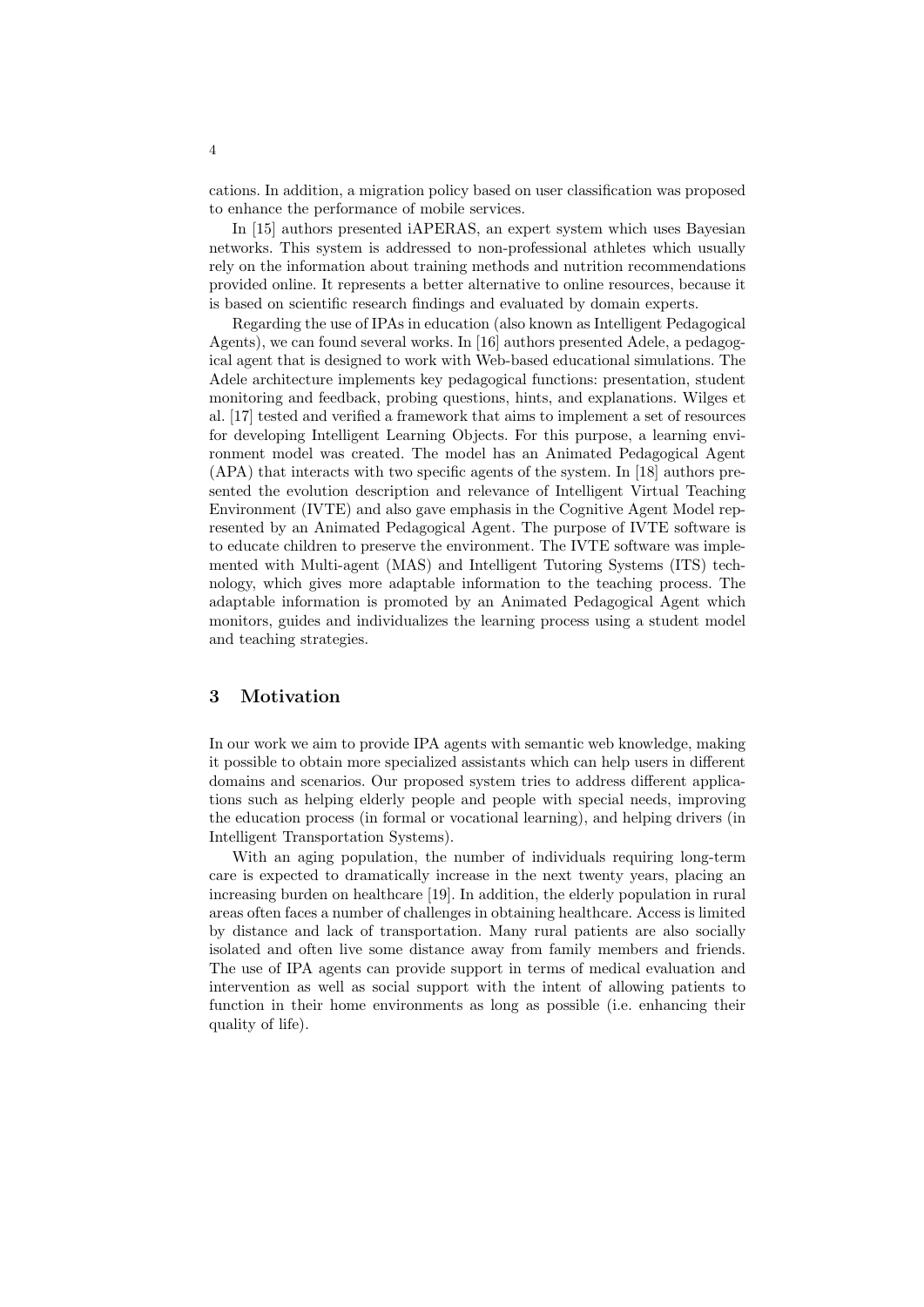Moreover, the Internet has opened up a range of new communication opportunities for people with special needs since it is an accessible communication medium that provides an opportunity to exchange practical information and support and to experience an accepting relationship with less prejudice [20].

The use of IPAs in education (also known as Intelligent Pedagogical Agents) provides benefits to the educational process [21]. IPAs can: (i) increase the students' engagement, (ii) add value by giving new educational possibilities and computational-richness support, (iii) improve the interactions between the computer and the learner, (iv) act as a teacher, learning facilitator, or even a student peer in collaborative settings, and (v) act pedagogically on behalf or with learners.

Regarding the car industry, in the past, people were focused on how to build efficient highways and roads. Over time, focus shifted to mechanical and automotive engineering, in the pursuit of building faster cars to surmount greater distances. Later on, electronics technology impacted the construction of cars, embedding them with sensors and advanced electronics, making cars more intelligent, sensitive and safe to drive on. Now, innovations made so far in wireless mobile communications and networking technologies are starting to impact cars, roads, and highways [22]. We foresee that IPA agents can also participate in the Next Generation Intelligent Transportation Systems (ITS), by helping the drivers and providing useful services, such as calculating efficient routes, save fuel, assist drivers in special situations, etc. The use of IPA agents in car industry, embedded in the car On-board Units (OBUs), will drastically change the way we view transportation systems of the next generation and the way we drive in the future.

In our proposal we aim to improve IPAs by enriching them with suitable semantic web knowledge, since semantic repositories provide them documentation of knowledge, intelligent decision support, self learning, commonsense, and reasoning abilities [23].

## **4 Our Proposal**

In this section we present our proposal in detail, explaining the different knowledge areas that an IPA agent should have in order to facilitate and improve the knowledge acquisition process. In this work we are only interested in IPAs as knowledge consumers, instead of contributors. Figure 1 shows our proposed conceptual architecture. As shown, people can express a problem to the IPA agent about something of their interest, and it will provide them with a suitable answer. One important issue to be considered should be user modeling and understanding. Hence, user's parameters such as behavior, background knowledge, needs and preferences will be important for the IPA to contextualize its performance. Our IPA Agent has four differentiated areas: (i) the rational area, (ii) the association area, (iii) the commonsense area, and (iv) the behavioral area. In the next subsections we explain them further.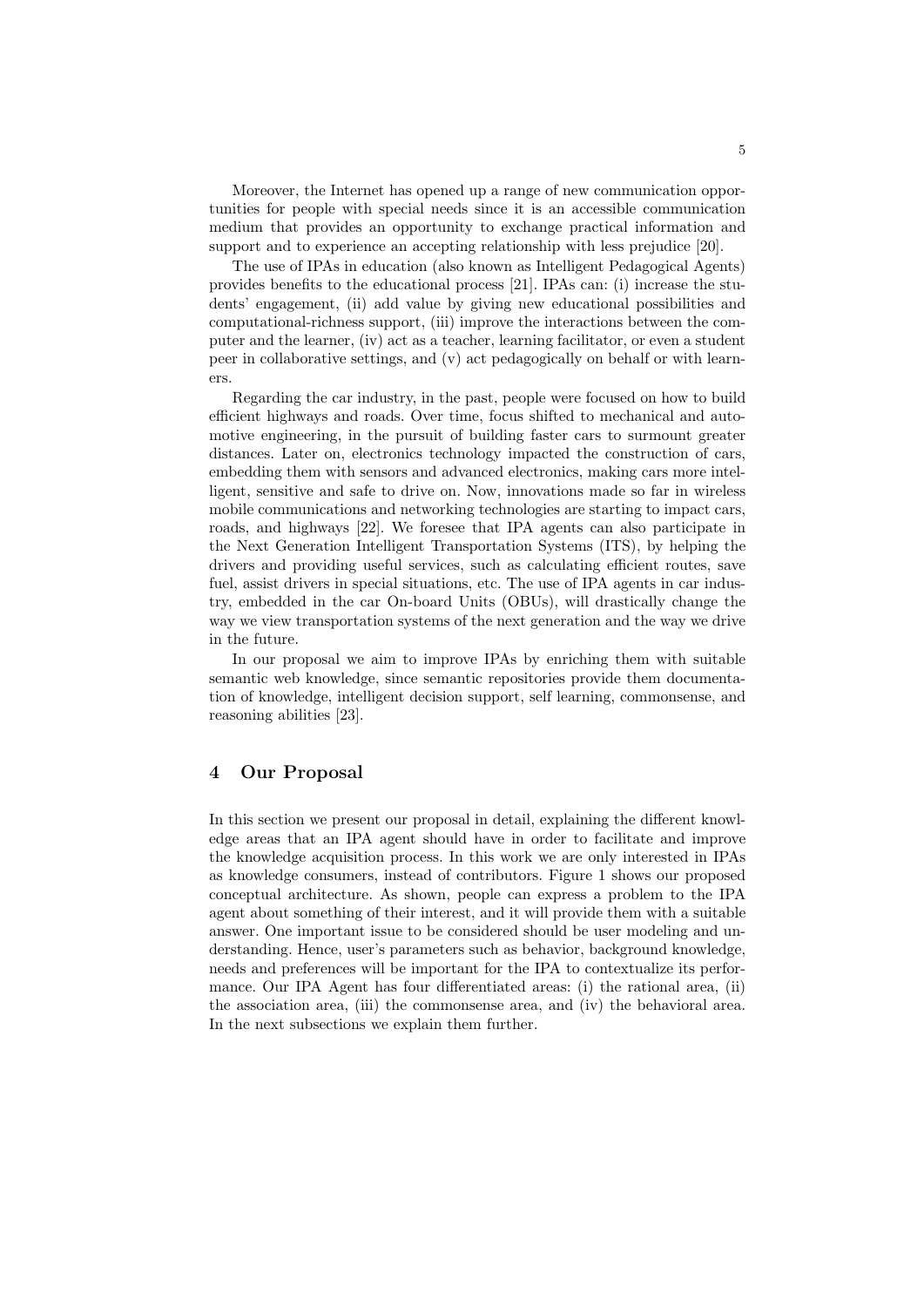

**Fig. 1.** Proposed conceptual architecture.

When someone states a question or a problem, the IPA agent processes it, and performs different tasks: it searches in a Commonsense Knowledge Base, also in different Knowledge Bases, and tries to find the most appropriate emotion in this context. These tasks can be done in parallel, reducing its response time. Once it has obtained the results, it makes the associations and builds the correct answer. In order to increase the level of realism, the interaction with people could be done with voice.

#### **4.1 Rational Area**

Our main objective is to provide IPA agents with Semantic Web Knowledge, so this is one of the most important areas. The IPA agent will consult some different semantic web repositories to obtain the most suitable contents regarding the user's needs. We have decided to use semantic repositories with the aim of enhancing IPA agents by providing them with automatic data reasoning capabilities, and achieving interoperability between those repositories. As previously mentioned, this system allows parallel search in different repositories, thus reducing the response time. Moreover, this design presents high scalability since new metadata schemata can be easily integrated.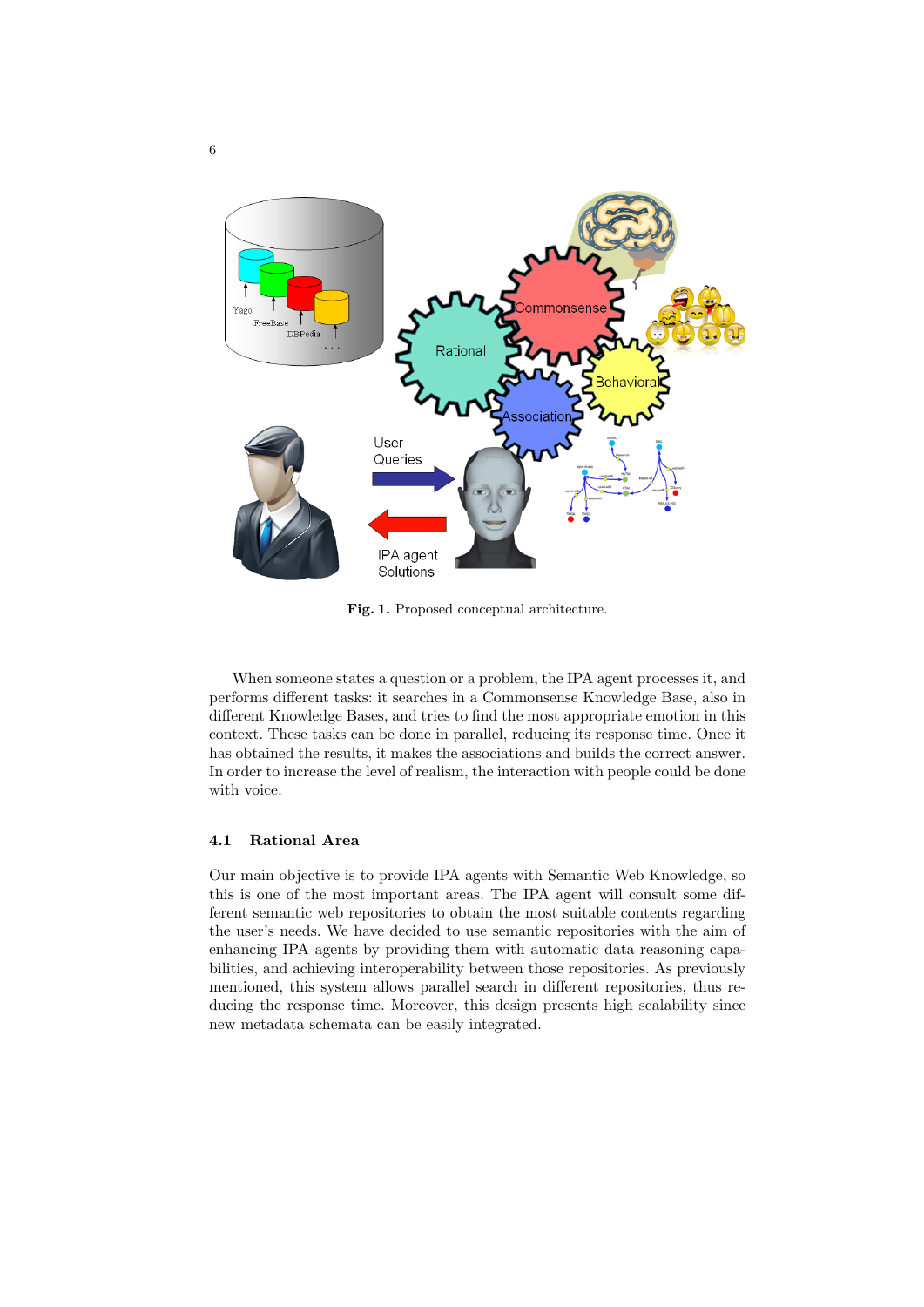Table 1 shows some of the possible knowledge repositories that our IPA agent could integrate. Depending on the selected application addressed by the IPA, more specific knowledge databases could be added to the system, or other important information will be required. For example, in Intelligent Transportation Systems, the location of the car obtained thanks to the Global Positioning System (GPS) and roadmaps, is also necessary for semantic navigation purposes. Regarding applications related to elderly people or people with special needs, indoor navigation is also important. For example, in hospitals where both the working staff and patients need to find and use the "best" semantic navigation path [24].

| <b>Table 1.</b> Characteristics of some Semantic Repositories |
|---------------------------------------------------------------|
|---------------------------------------------------------------|

| <b>Name</b>           | Description                                                                       |  |  |
|-----------------------|-----------------------------------------------------------------------------------|--|--|
| YAGO [25]             | YAGO is a huge semantic knowledge base. Currently, YAGO knows                     |  |  |
|                       | more than 2 million entities and 20 million facts about these entities.           |  |  |
|                       | Unlike many other automatically assembled knowledge bases, YAGO                   |  |  |
|                       | has a manually confirmed accuracy of 95%.                                         |  |  |
|                       | DBPedia [26] DBpedia is a community effort to extract structured information from |  |  |
|                       | Wikipedia and to make this information available on the Web. DB pedia             |  |  |
|                       | allows users to ask sophisticated queries against Wikipedia, and to link          |  |  |
|                       | other data sets on the Web to Wikipedia data. The DB pedia knowledge              |  |  |
|                       | base currently describes more than 3.4 million things, out of which 1.5           |  |  |
|                       | million are classified in a consistent Ontology.                                  |  |  |
| FreeBase <sup>1</sup> | Freebase is an open, Creative Commons licensed repository of struc-               |  |  |
|                       | tured data of more than 12 million entities. Freebase is also a com-              |  |  |
|                       | munity of thousands of people, working together to improve Freebase's             |  |  |
|                       | data.                                                                             |  |  |
| MERLOT <sup>2</sup>   | MERLOT is a free and open online community of resources designed                  |  |  |
|                       | primarily for faculty, staff and students of higher education from around         |  |  |
|                       | the world to share their learning materials and pedagogy. The MER-                |  |  |
|                       | LOT repository includes learning materials, but assignments, com-                 |  |  |
|                       | ments, personal collections and Content Builder web pages. The learn-             |  |  |
|                       | ing materials are categorized into 14 different types.                            |  |  |

#### **4.2 Association Area**

This area will merge the results obtained in the Rational Area, making the appropriate associations and decision-making. The objective is to make the IPA capable of making skillful intellectual tasks since it will be enhanced with knowledge provided by semantic repositories.

 $\frac{1}{1}$ http://www.freebase.com/

 $2 \frac{\text{http://www.merlot.org/}}{}$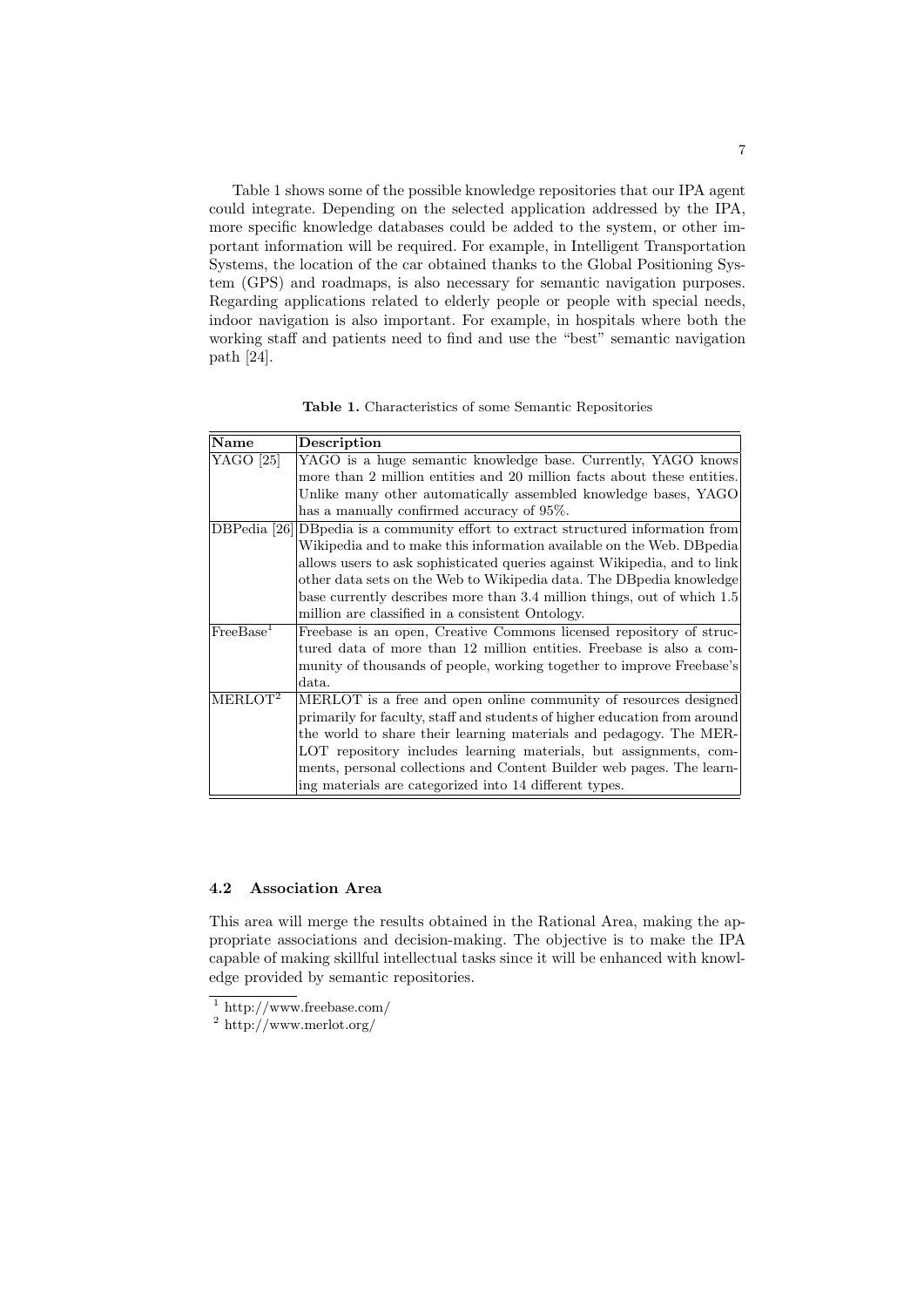The traditional information organization has been always focused on documents, folders, and files. However, the Semantic Web which adds modular, and reusable knowledge resources, is difficult to comprehend by the end user due to the complex structure of knowledge contained in semantic repositories. Humans do not usually look for a certain document or folder, instead they look for information about a particular subject that they are interested in. According to this, we suggest for this area a subject-centric approach, in which information should be organized by subjects, as users typically think.

To implement this area we planned to use a context-aware adaptive system which can tailor its behavior depending on the different user requirements in every moment. The different knowledge resources managed by the IPA agent (i.e., Semantic Repositories, and the Commonsense Knowledge Base) can be searched in parallel, but the results must be correctly merged to obtain the most suitable answer depending on the context. In this way, the IPA agent could assign different weights to the available results obtained from the knowledge resources.

In the future we want to test some state-of-the-art Artificial Intelligence algorithms to find the most suitable to be used by IPA agents for multiple purposes. Therefore, we argue that our proposal can be used in quite different scenarios, such as computer-aided learning, supporting elderly people, people with special needs, formal and vocational education, or in Intelligent Transportation Systems.

#### **4.3 Commonsense Area**

As previously mentioned, our IPA will be provided with semantic repositories. Since the resources offered by semantic repositories are commonly limited to formal taxonomic relations or dictionary definitions of lexical items, we think that our system should also integrate commonsense knowledge (i.e., the collection of facts and information that an ordinary person is expected to know).

Thanks to this area, the IPA agent will be provided with Commonsense Knowledge. This area will help to analyze and process both the input queries, and the output responses. It will also support the behavioral area to find the most appropriate emotion according to the context. To accomplish this, a resource which captures a wide range of commonsense concepts and relations, and allows commonsense inferences should be integrated. Table 2 shows a comparison of two open Commonsense Knowledge initiatives which could be used in our system.

|                    | $\vert$ OpenCyc [27]                                  | $\vert$ Concept $\rm Net$ [28]                                       |
|--------------------|-------------------------------------------------------|----------------------------------------------------------------------|
|                    |                                                       | <b>Generation</b> Largely handcrafted Automatically from OMCS Corpus |
|                    | <b>Acquisition</b> Knowledge Engineers General Public |                                                                      |
|                    | <b>Reasoning</b> Formalized Logical                   | Contextual Commonsense                                               |
| $ {\rm Content} \$ | Mapping text                                          | Real-world texts                                                     |

**Table 2.** Comparison of two open Commonsense Knowledge initiatives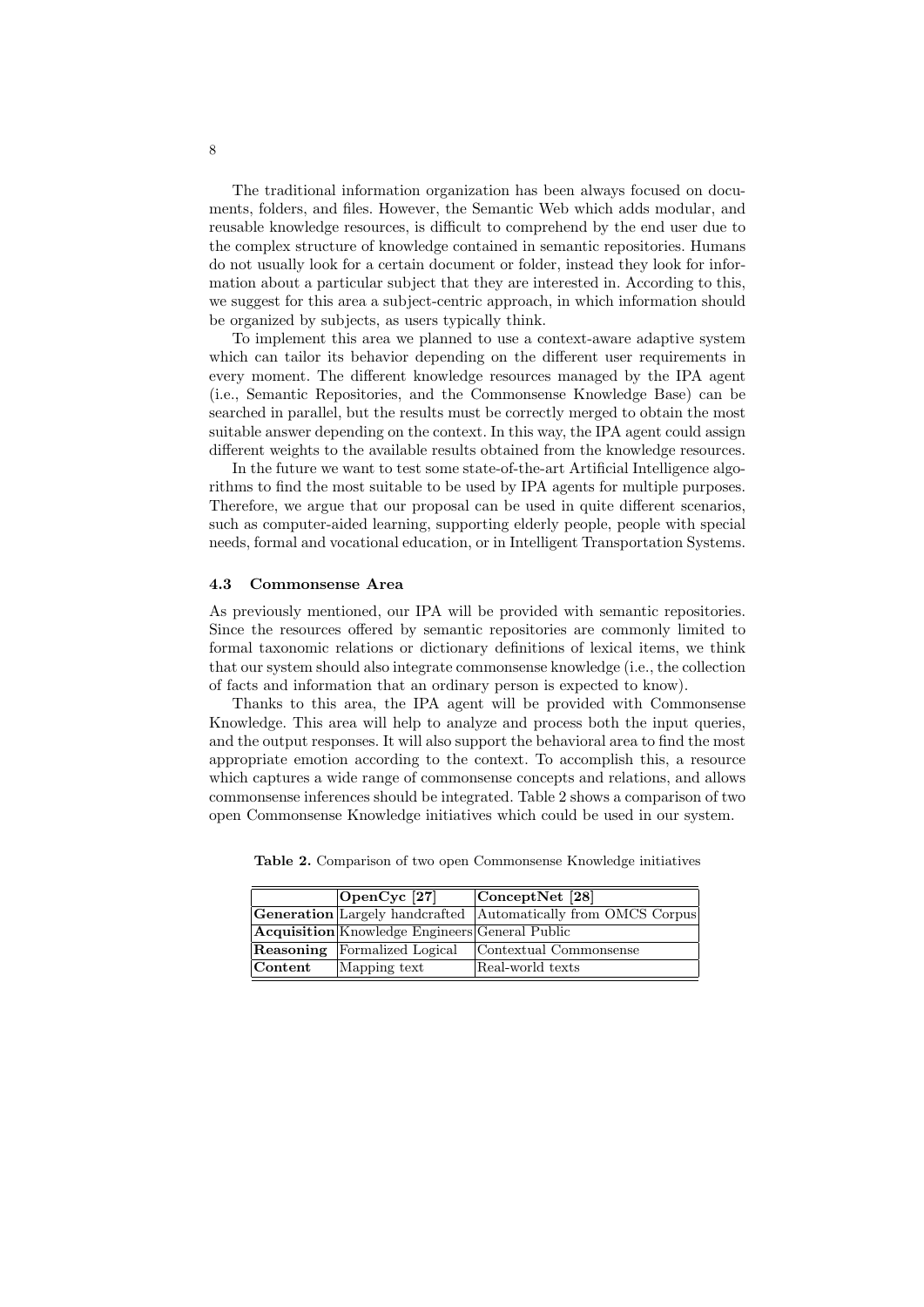

**Fig. 2.** Example of emotions that would be expressed by IPA agents [29].

#### **4.4 Behavioral Area**

An important issue in developing personal assistants is emotion [30–32]. An IPA agent can better assist users with an appropriate usage of several emotions. This area will make it possible to increase the level of realism of the assistant agent, addressing some of the key drawbacks that the majority of IPA agents (i.e., the lack of realism, emotions, personality and social interactions). Behavioral area should cover facial expressions as well as body language, or more general nonverbal communication, but also interaction patterns with the learners, etc. The IPA agent will react according to the context and the sense of the queries made by users, including facial and vocal expressions of emotion.

The relationship with a user should affect the emotional reactions of the assistant agent, and its emotional status and mood must be updated with emotional impulses from the environment [33]. For example if the user is saying something bad happened to him and the IPA agent has positive impressions of the person, the resulting emotion will be sorry for this situation.

Generally, agents exploit two different channels to show their emotions: Visual and aural channel [34]. Before exhibiting an emotion, the agent has to "feel" something, and then he can show his feeling using the aforementioned channels. A pedagogical agent may feel excitement and joy when the learner does well and he can be disappointed when problem-solving progress is less than optimal. Eliciting emotions is a much more difficult concern than conveying emotions. For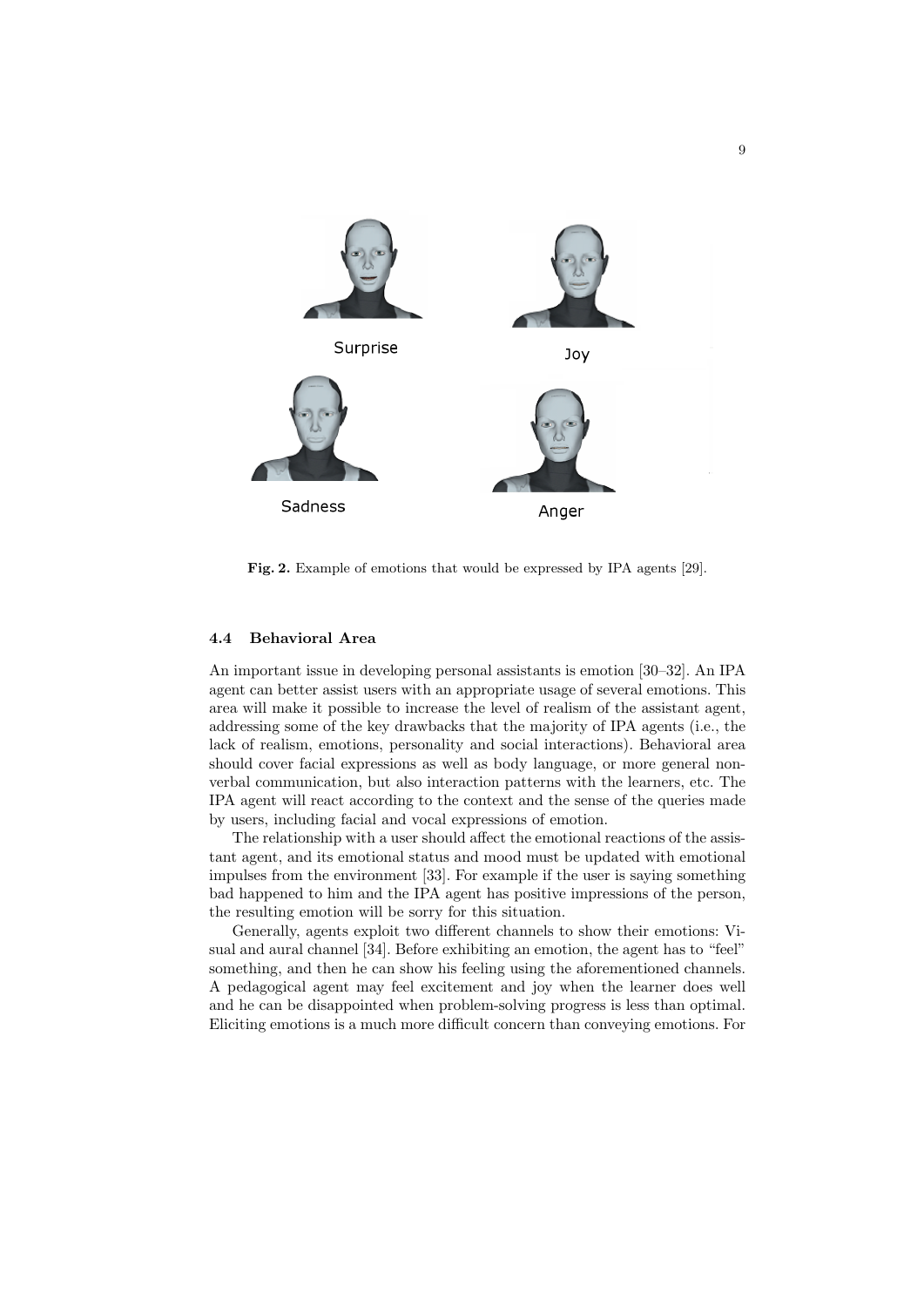this purpose, the agent has to recognize the facial expression as well as gesture and speech of the user. Figure 2 depicts some emotions that should be expressed by IPA agents.

## **5 Conclusions**

In this paper we present a proposal to add semantic web knowledge to IPA agents. Our proposed assistant agent does not simply give out information, it also provides guidance for the user, and demonstrates competence while simultaneously developing a social relationship to motivate him. Our main objective is to create more intelligent and more human alike IPA agents, enhancing the knowledge acquisition process of people.

We believe that integrating an autonomous IPA agent merging suitable semantic repositories could mitigate some problems detected in current systems, since it will increase the level of realism, reaching a level of interaction similar to face-to-face. Assistant agents will also provide intelligent support and guidance to mitigate the "infoglut" (i.e., when a person is overwhelmed by the presence of too much information).

Shifting the information architecture to a subject-centric perspective, means: (i) changing the way that software and interfaces are designed, (ii) deciding whether or not two different objects represent the same subject, and (iii) empowering a new level of interactivity between systems at global scale [35].

## **Acknowledgments**

This work was partially supported by the *Caja de Ahorros de la Inmaculada*  $(CAI)$ , under Grant "Programa Europa de Estancias de Investigación 2010". by the *Ministerio de Educación*, under Grant "Subvenciones para estancias de movilidad de estudiantes para la obtención de la Mención Europea en el Título de Doctor", and by the *Fundación Antonio Gargallo*, under Grant 2010/B005.

#### **References**

- 1. K. N. Rao and V. Talwar, "Application domain and functional classification of recommender systems - a survey," *DESIDOC Journal of Library & Information Technology*, vol. 28, no. 3, pp. 17–35, 2008.
- 2. S. J. Russell and P. Norvig, *Artificial Intelligence: A Modern Approach*. Pearson Education, 2003.
- 3. G. Czibula, A.-M. Guran, I. G. Czibula, and G. S. Cojocar, "IPA An intelligent personal assistant agent for task performance support," in *IEEE 5th International Conference on Intelligent Computer Communication and Processing. ICCP 2009*, aug. 2009, pp. 31–34.
- 4. A. Kiryakov, B. Popov, I. Terziev, D. Manov, and D. Ognyanoff, "Semantic annotation, indexing, and retrieval," *Web Semantics: Science, Services and Agents on the World Wide Web*, vol. 2, no. 1, pp. 49–79, 2004.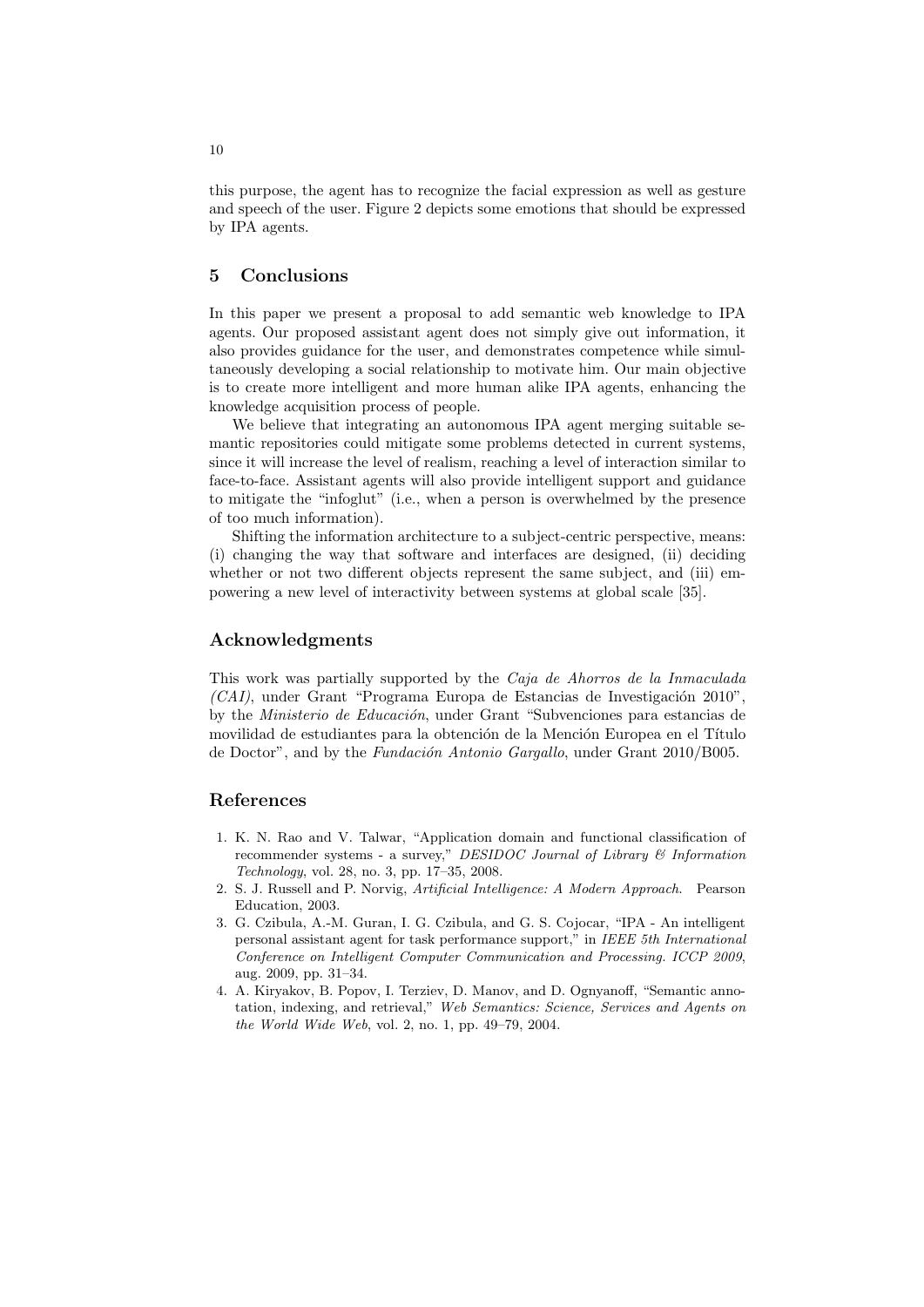- 5. B. Popov, A. Kiryakov, D. Ognyanoff, D. Manov, and A. Kirilov, "KIM a semantic platform for information extraction and retrieval," *Natural Language Engineering*, vol. 10, pp. 375–392, 2004.
- 6. T. Berners-Lee, J. Hendler, and O. Lassila, "The semantic web," *Scientific American*, vol. 284, no. 5, pp. 34–43, May 2001.
- 7. Y. Zhang, L.-L. Hou, Z.-L. Zhou, and H.-C. Ding, "Multi-agent paradigm and conceptual graphs in information retrieval model," in *Sixth International Conference on Intelligent Systems Design and Applications. ISDA'06*, vol. 2, oct. 2006, pp. 875–880.
- 8. J. F. Sowa, *Conceptual structures: information processing in mind and machine*. Boston, MA, USA: Addison-Wesley Longman Publishing Co., Inc., 1984.
- 9. C.-S. Lee, M.-H. Wang, J.-J. Chen, and C.-Y. Hsu, "Ontology-based Intelligent Decision Support Agent for CMMI Project Monitoring and Control," in *Annual meeting of the North American Fuzzy Information Processing Society. NAFIPS 2006*, jun. 2006, pp. 627–632.
- 10. K.-J. Chen and J.-P. Barthes, "Giving an office assistant agent a memory mechanism," in *7th IEEE International Conference on Cognitive Informatics. ICCI 2008*, aug. 2008, pp. 402–410.
- 11. M.-H. Wang, C.-S. Lee, K.-L. Hsieh, C.-Y. Hsu, and C.-C. Chang, "Intelligent ontological multi-agent for healthy diet planning," in *IEEE International Conference on Fuzzy Systems. FUZZ-IEEE 2009*, aug. 2009, pp. 751–756.
- 12. C. Ding, J. C. Patra, and F. C. Peng, "Personalized web search with self-organizing map," in *IEEE International Conference on e-Technology, e-Commerce and e-Service. EEE'05*, mar. 2005, pp. 144–147.
- 13. C. C. Fung and P. Wongthongtham, "A distributed environment for effective internet search using intelligent personal agent and distributed knowledge base," in *IEEE Region 10 Conference on Computers, Communications, Control and Power Engineering. TENCON'02*, vol. 1, oct. 2002, pp. 379–382.
- 14. E. Homayounvala, A. H. Aghvami, and I. S. Groves, "On migration policies for personal assistant agents embedded in future intelligent mobile terminals," in *6th IEEE International Conference on 3G and Beyond*, nov. 2005, pp. 1–5.
- 15. M. Verlic, M. Zorman, and M. Mertik, "iAPERAS intelligent athlete's personal assistant," in *18th IEEE Symposium on Computer-Based Medical Systems*, jun. 2005, pp. 134–138.
- 16. E. Shaw, W. L. Johnson, and R. Ganeshan, "Pedagogical agents on the web," in *AGENTS'99: Proceedings of the third annual conference on Autonomous Agents*. New York, NY, USA: ACM, 1999, pp. 283–290.
- 17. B. Wilges, G. P. Mateus, R. A. Silveira, and S. M. Nassar, "An animated pedagogical agent as a learning management system manipulating intelligent learning objects," in *Seventh IEEE International Conference on Advanced Learning Technologies. ICALT 2007*, jul. 2007, pp. 186–188.
- 18. M. A. S. Nunes, L. L. Dihl, L. M. Fraga, C. R. Woszezenki, L. Oliveira, D. J. Francisco, G. J. Machado, C. R. Nogueira, and M. da Gloria Notargiacomo, "Animated pedagogical agent in the intelligent virtual teaching environment," *Interactive Educational Multimedia*, no. 4, pp. 53–61, 2002.
- 19. D. L. Hudson and M. E. Cohen, "Intelligent agent model for remote support of rural healthcare for the elderly," in *28th Annual International Conference of the IEEE Engineering in Medicine and Biology Society. EMBS'06*, aug. 2006, pp. 6332–6335.
- 20. C.-N. Shpigelman, P. Weiss, and S. Reiter, "e-empowerment of young adults with special needs behind the computer screen i am not disabled," in *Virtual Rehabilitation International Conference*, jun. 2009, pp. 65–69.